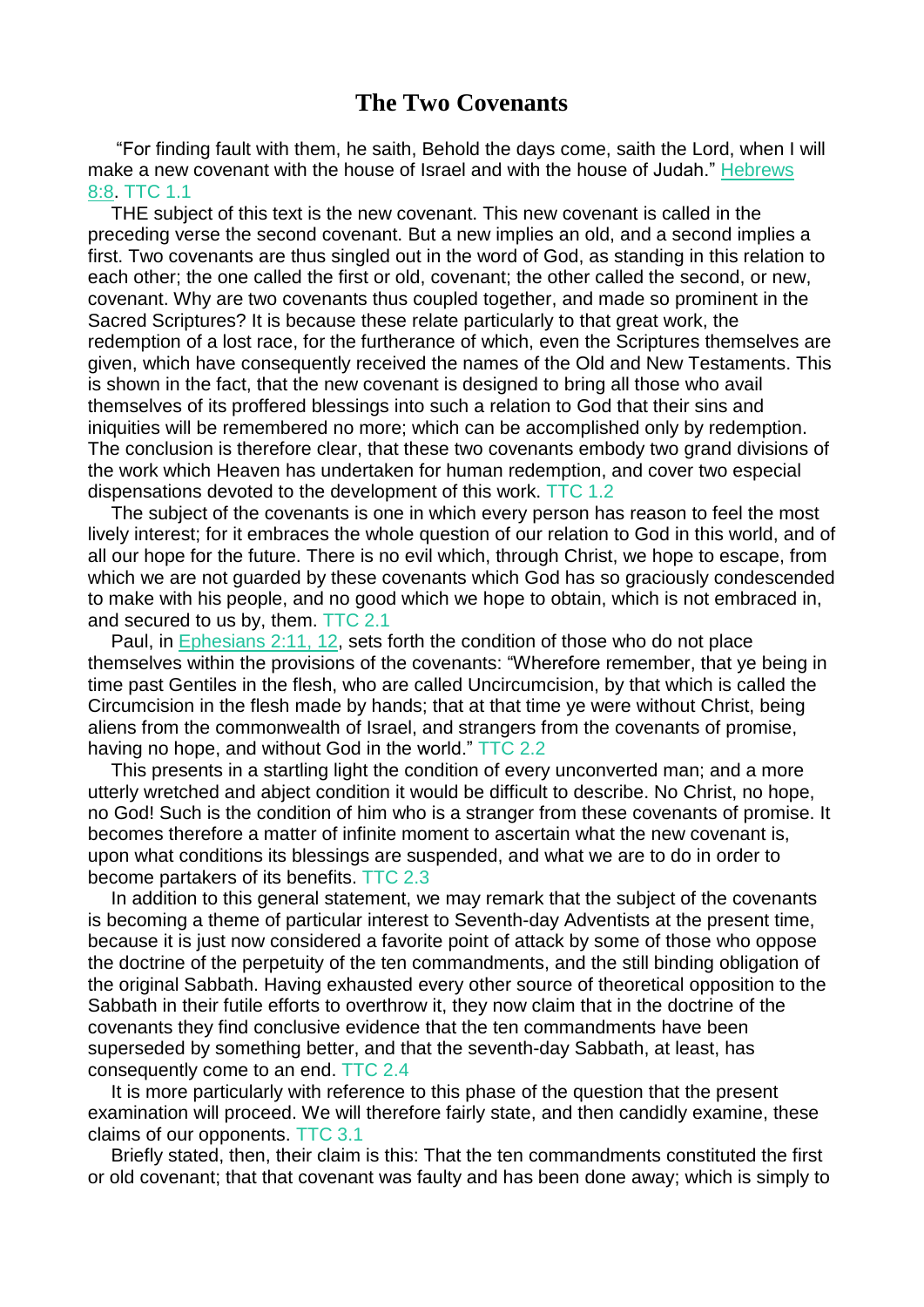say, in other words, that the ten commandment law was imperfect, and has been all abolished, the Sabbath with the rest. TTC 3.2

In proof of this they quote a few texts of Scripture, which to new hearers would seem quite pertinent and positive. Thus, [Deuteronomy](https://m.egwwritings.org/en/book/1965.10197#10197) 4:12, 13: "And the Lord spake unto you, out of the midst of the fire; ye heard the voice of the words but saw no similitude; only ye heard a voice. And he declared unto you his covenant, which he commanded You to perform, even ten commandments; and he wrote them upon two tables of stone." TTC 3.3

Here they claim that the ten commandments are plainly called the covenant. Then they turn to **[Deuteronomy](https://m.egwwritings.org/en/book/1965.10276#10276) 5:2, 3**, to show that this covenant had no previous existence, but was established at Horeb, where Paul also, quoting from the prophet, says that the first covenant was made: "The Lord our God made a covenant with us in Horeb. The Lord made not this covenant with our fathers, but with us, even us, who are all of us here alive this day." Having found these texts so much to their mind, they turn to 1 [Kings](https://m.egwwritings.org/en/book/1965.18325#18325) 8:21, for a statement to settle forever the controversy: "And I have set there a place for the ark, wherein is the covenant of the Lord, which he made with our fathers, when he brought them out of the land of Egypt." [Verse](https://m.egwwritings.org/en/book/1965.18301#18301) 9 of the same chapter says, "There was nothing in the ark save the two tables of stone, which Moses put there at Horeb." They ask us what can be plainer. There was nothing in the ark but the two tables of stone, containing the ten commandments; yet Solomon says that in the ark was the covenant which the Lord made with the fathers of his people, when he brought them out of the land of Egypt. Therefore those commandments were the covenant. And having established this point, they have only to quote Paul's testimony, that the old covenant has waxed old and vanished away, to reach the conclusion so long and anxiously sought, that the ten commandments have been abolished, carrying with them the obnoxious seventh-day Sabbath into their eternal tomb. TTC 4.1

Now to one who has not made this matter a subject of study, this seems very plausible. To those not familiar with this question, the quotations would seem to be to the point, the reasoning consistent, and the conclusion inevitable, that the ten commandments constituted the old covenant which has been abolished. To such who would say that this cable which our opponents make appear to the uninformed of such strength and fair proportions, does not contain one solitary fiber upon which they can justly hang a single proposition contained in either their claims or their conclusions. This we think we can clearly show. TTC 5.1

That the old covenant has been abolished by being superseded by the new, Paul plainly states; of this there is no question. And we affirm further that nothing has been abolished but the old covenant. Whatever has been abolished was included in that covenant, and whatever was not included in that covenant, still remains, unaffected by the change from old to new. If the ten commandments constituted the old covenant, then they are forever gone; and no man need contend for their perpetuity or labor for their revival. But if they did not constitute the old covenant, then they have not been abolished, and no man need breathe a doubt in regard to their perpetuity and immutability. This therefore becomes a test question. It determines as definitely as any one subject can, the whole question of the perpetuity or abolition of the moral law. TTC 5.2

Can we than tell what did constitute the first, or old, covenant. What does the word, covenant, mean? Webster defines it thus: "A mutual agreement of two or more persons or parties, in writing and under seal, to do or to refrain from, some act or thing; a contract; stipulation." This is the primary, leading definition of the word; and in looking for the old covenant, we look for some transaction to which this definition will apply. TTC 5.3

We have definite data from which to work. We are told who was the author of the first covenant. It was God. We are told with whom it was made. It was made with Israel. We are told when it was made: It was made with that people when they came out of the land of Egypt. [Jeremiah](https://m.egwwritings.org/en/book/1965.40249#40249) 31:32; [Hebrews](https://m.egwwritings.org/en/book/1965.61404#61404) 8:9. By these circumstances the old covenant is clearly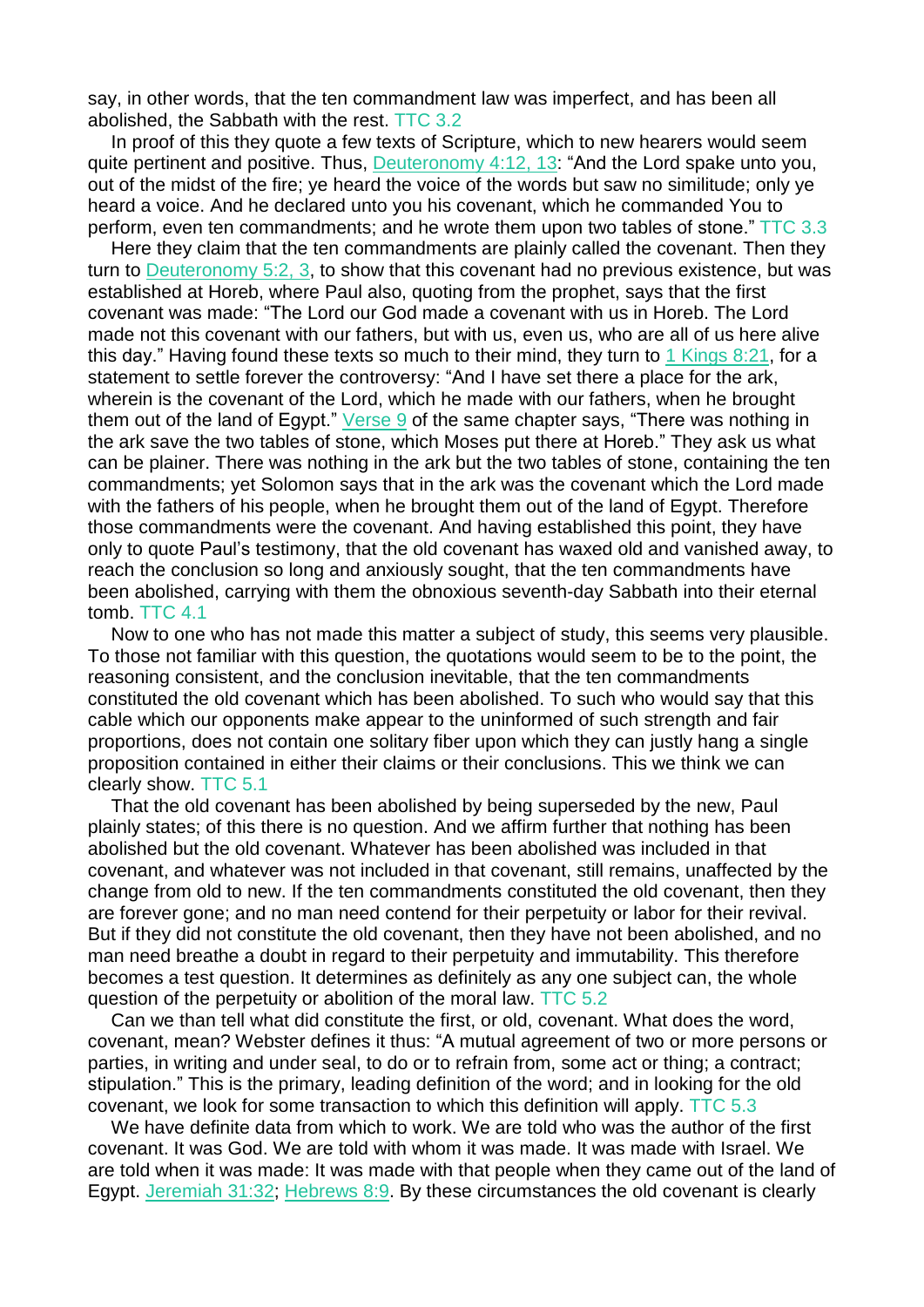distinguished from the Adamic, the Abrahamic, or any other covenant brought to view in the Bible. TTC 6.1

We go back therefore to the history of Israel as they came out of Egypt, and lay down this as a consistent and self-evident principle: That the very first transaction we find taking place between God and the Israelites after they left Egypt, which answers to the definition of the word covenant, must be the first covenant, unless some good reason can be shown why it is not. TTC 6.2

Do we find anything of this kind in the experience of that people? anything which constitutes a formal and mutual agreement between God and themselves, based upon mutual promises? We find one, and only one, transaction of that kind. The record of it commences in [Exodus](https://m.egwwritings.org/en/book/1965.4132#4132) 19:3: "And Moses went up unto God, and the Lord called unto him out of the mountain, saying, Thus shalt thou say unto the house of Jacob, and tell the children of Israel: Ye have seen what I did unto the Egyptians, and how I bear you on eagles' wings, and brought you unto myself. Now, therefore, if ye will obey my voice indeed, and keep my covenant, then ye shall be a peculiar treasure unto me above all people; for all the earth is mine. And ye shall be unto me a kingdom of priests and an holy nation. These are the words which thou shalt speak unto the children of Israel." TTC 6.3

The briefest glance at this language shows it to be a formal proposition on the part of the Lord to the Israelites. Moses was the minister through whom the negotiation was carried on. Go down, said God to Moses, and make to the people this proposition: If you will obey my voice, and keep my covenant, I will secure you in the possession of certain special blessings above all people. With this instruction Moses went down to the people, and God waited for their answer. TTC 7.1

[Verses](https://m.egwwritings.org/en/book/1965.4140#4140) 7, 8: "And Moses came and called for the elders of the people, and laid before their faces all these words which the Lord commanded him. And all the people answered together and said, All that the Lord hath spoken we will do. And Moses returned the words of the people unto the Lord." TTC 7.2

Such was the response of the people. They said, "We agree to the terms; we will enter into the arrangement." We now have the two parties before us, and the mutual, voluntary action on the part of each. This is the first transaction of the kind recorded between God and that people. It answers most strictly to the meaning of the word covenant. Therefore we say that this has the primary claim to be considered the old covenant of which Jeremiah prophesied and Paul discoursed. TTC 7.3

It may be asked, then, how the ten commandments can be called "the covenant." We answer, That is just where the people are misled. They are never called "the" covenant, referring to the first or old covenant. That the ten commandments are called "a" covenant, we admit; but what kind of a covenant? and in what sense are they so called? Pleased read again [Exodus](https://m.egwwritings.org/en/book/1965.4136#4136) 19:5: "Now therefore, if ye will obey my voice indeed, and keep *my covenant*", etc. Then God had something which he called *his* covenant, which antedated the covenant made with Israel. It was already in existence, before any formal agreement whatever was made with that people. And this explains [Deuteronomy](https://m.egwwritings.org/en/book/1965.10199#10199) 4:13. Those who read that verse should be critical enough to observe that Moses does not call the ten commandments *the* covenant, nor *a* covenant, but *his* (God's) covenant. "And he declared unto you *his* covenant, which he commanded you to perform, even ten commandments." These, then, are what God referred to in **[Exodus](https://m.egwwritings.org/en/book/1965.4136#4136) 19:5**, in the words, my covenant; and these were already in existence when the covenant was made with Israel. It should be noticed, further, that the covenant of [Deuteronomy](https://m.egwwritings.org/en/book/1965.10219#10219) 4:23, is not a covenant made, but a covenant *commanded*; and surely any one can see the difference between an arrangement established upon this voluntary and mutual promises of two parties, and that which one party has power to enjoin with authority upon another party. But the covenant here mentioned, God did thus enjoin upon them without regard to any action on their part. TTC 8.1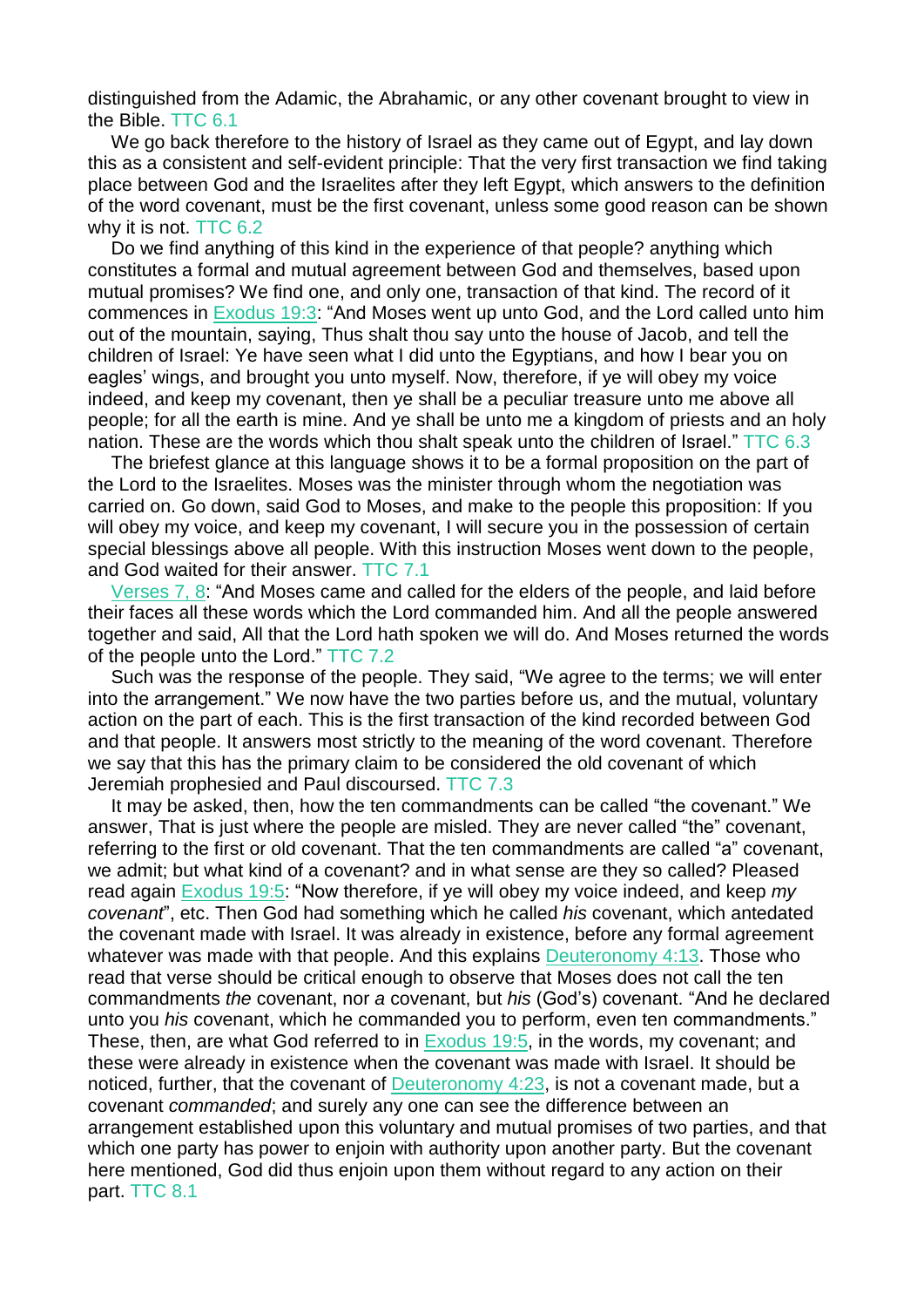It is now easy to be seen why the ten commandments are called a covenant, and what kind of a covenant they were. They were simply the basis of that agreement recorded in [Exodus](https://m.egwwritings.org/en/book/1965.4132#4132) 19:3-8. For the very first condition God proposed was, "If ye will keep my covenant." In this sense, and in this only, are the ten commandments ever called a covenant. TTC 9.1

And this brings us to the secondary definition of the term covenant; which is, "a writing containing the terms of agreement between parties." Thus the conditions upon which an agreement or covenant rests, are in a secondary sense called also a covenant. This may be illustrated by the relation which all good citizens sustain to their respective States. They are all in covenant relation with the State. The State says, If you will obey the laws of this commonwealth, you shall be protected in your life, liberty, and property. The citizens respond, We will obey. This is the mutual agreement, the covenant, virtually existing everywhere between the citizen and the State. But when we speak of the State alone, *its* covenant would be its laws which it *commands* its citizens to perform. These are the conditions of the agreement, and hence may be called the covenant of the State, because upon obedience to these are suspended all the blessings which it proposes to confer. TTC 9.2

Such was the relation established between the Lord and his people. He had a law which the very circumstances of our existence bind us to keep; yet he graciously annexed a promise to the keeping of it. Obey my law, and I will secure you in the possession of certain blessings above all people. The people accepted the offer. The matter then stood thus: The people said, We will keep God's law. God said, Then I will make you a kingdom of priests, a peculiar treasure unto myself. This was the agreement or covenant made between them. But so far as God was concerned his law was his covenant, because it was the basis of the whole arrangement, and upon the keeping of that by the people, all the blessings were suspended which he proposed to confer. TTC 9.3

1 [Kings](https://m.egwwritings.org/en/book/1965.18325#18325) 8:21, may still present a difficulty to some minds. Does not Solomon here say that in the ark, where the ten commandments alone were, was the covenant which God made with the fathers of his people, when he brought them out of the land of Egypt? The key to the explanation of this passage lies in the antecedent of the word wherein. Solomon, speaking of the temple, says, "And I have set there a place for the ark, wherein is the covenant of the Lord." Does the word, wherein, mean in which ark, or in which place? Hebraists tell us that the grammatical construction refers it unquestionably to the place. "I have set there a place for the ark, in which place, not in the ark, is the covenant of the Lord," etc. Was the covenant always in the place where the ark was? See [Deuteronomy](https://m.egwwritings.org/en/book/1965.11700#11700) 31:26. "Take this book of the law, and put it in the side of the ark of the covenant of the Lord your God." That this book of the law is the same as the book of the covenant, see 2 [Kings](https://m.egwwritings.org/en/book/1965.20656#20656) 22:8, and [chapter](https://m.egwwritings.org/en/book/1965.20685#20685) 23:2. And the expression, in the side of the ark, means a coffer or receptacle expressly prepared for it and placed by the side of the ark. See Prideaux, vol. 1, p. 152. Wherever the ark was there was this book of the covenant by its side. Hence Solomon could say, referring to the place where the ark was, that there, in that place, was also the covenant which the Lord made with that people when he led them out of Egypt. TTC 10.1

Thus the strongest texts claimed to prove that the ten commandments constituted the old covenant, are found to contain not one shade of evidence in that direction. We have found in what sense the ten commandments are called a covenant, simply because they are God's covenant, the basis of the agreement which he entered into with Israel. In the same sense the tables are called the tables of the covenant, and the ark, the ark of the covenant, because they contained this covenant; but none of these expressions refer to the covenant made with Israel by the mutual pledges to each other of the Lord and that people, as recorded in [Exodus](https://m.egwwritings.org/en/book/1965.3621#3621) 10. TTC 11.1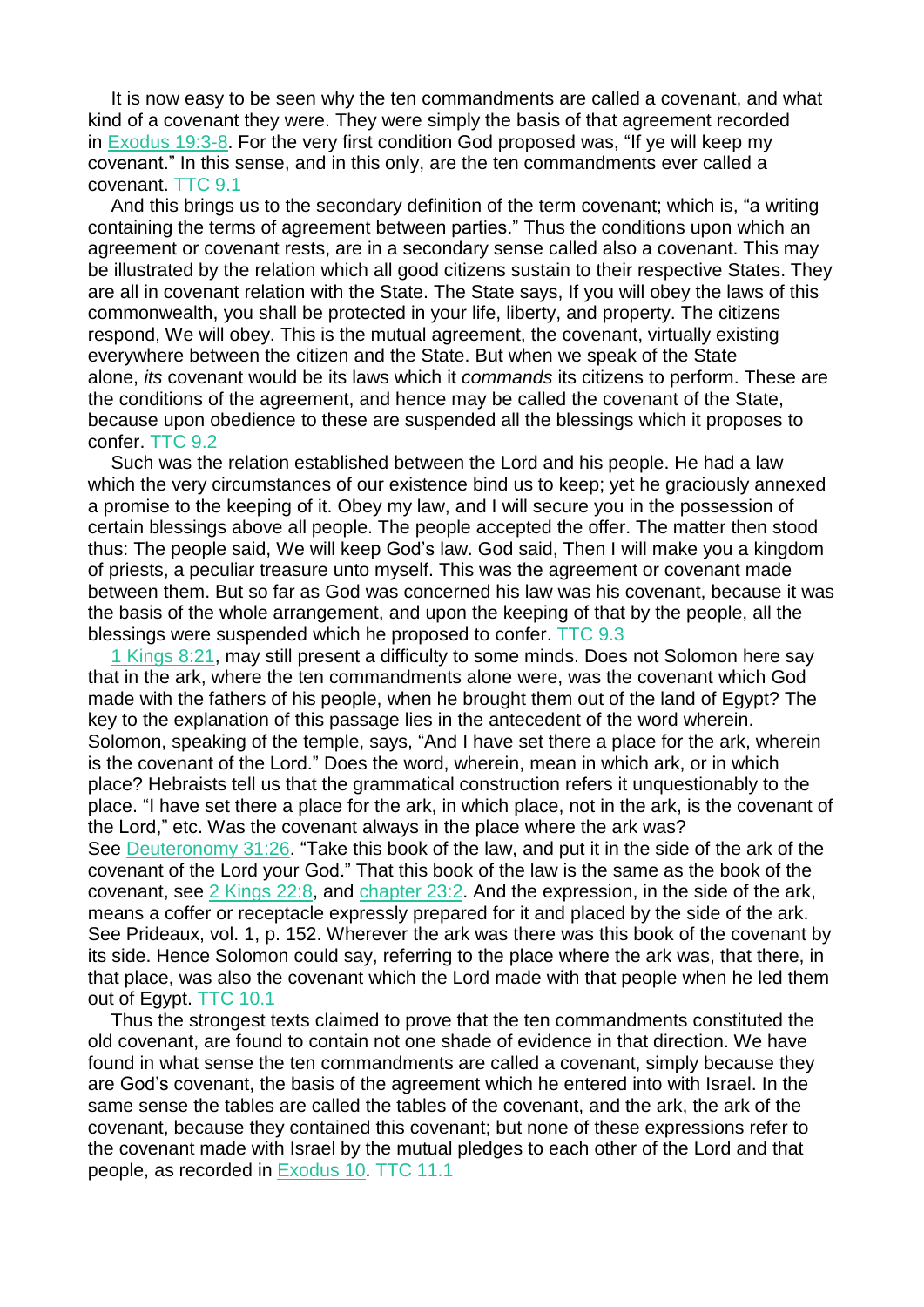We now return to that chapter and resume the examination of the covenant then made. When the people agreed to obey God's voice, [verses](https://m.egwwritings.org/en/book/1965.3621#3621) 5, 8, they had not heard his voice, and knew not what conditions it might impose. But on the third day after this, the Lord came down in fearful majesty, and with a voice that shook the solid earth from pole to pole declared the ten commandments. Here for the first time the people heard God's voice which they were to obey. Then the Lord took Moses into a private interview with himself and gave him some instruction which the people were to follow in civil and religious matters, under this arrangement. This instruction is found in the latter part of [Exodus](https://m.egwwritings.org/en/book/1965.4179#4179) 20, and [chapters](https://m.egwwritings.org/en/book/1965.4232#4232) 21, 22, and 23 entire, and is an epitome of the civil and ceremonial laws given to that people. TTC 11.2

In [chapter](https://m.egwwritings.org/en/book/1965.4435#4435) 24 is resumed the narrative of the steps taken in the formation of this covenant. Moses appeared before the people a second time, and rehearsed in their hearing all the words which the Lord had communicated to him. And here the people, after having heard for themselves God's voice, and being told all that he had said to Moses, had an opportunity to answer again whether they would enter into this arrangement or not. At their first answer[,Exodus](https://m.egwwritings.org/en/book/1965.4142#4142) 19:8, they did not know what would be required of them; now they understood all the conditions; and what will they answer now? [Exodus](https://m.egwwritings.org/en/book/1965.4439#4439) 24:3: "And all the people answered with one voice, and said, All the words which the Lord hath said, will we do." TTC 12.1

It would seem that this was all-sufficient. But the Lord moved very carefully in the matter, so that the people might have no opportunity to plead in after years that they did not know what they were doing in entering into this covenant with him. So he caused Moses to write out in a book all the words he had told him, that all points might be again carefully considered, and then to read it all over to the people. [Verse](https://m.egwwritings.org/en/book/1965.4447#4447) 7: "And he took the book of the covenant, and read in the audience of the people." Here they had opportunity for the third time to reconsider the matter and change their decision if they so desired. And what was their answer this time? "And they said, All that the Lord hath said will we do and be obedient." TTC 12.2

Moses then took blood which had been offered for the purpose, [verses](https://m.egwwritings.org/en/book/1965.4443#4443) 5, 6, and sprinkled it on the people and said, "Behold the blood of the covenant which the Lord hath made with you concerning all these words." [Verse](https://m.egwwritings.org/en/book/1965.4449#4449) 8. Here the covenant was closed up, sealed and ratified, by the shedding of blood. TTC 13.1

Keep this scene in mind while we pass down fifteen hundred and fifty-five years to the days of Paul, and notice his remarks upon this event. [Hebrews](https://m.egwwritings.org/en/book/1965.61447#61447) 9:17-20: "For a testament is of force after men are dead; otherwise it is of no force at all while the testator liveth. Whereupon neither the first testament was dedicated without blood. For when Moses had spoken every precept to all the people according to the law, he took the blood of calves and of goats, with water and scarlet wool and hyssop, and sprinkled both the book and all the people, saying, This is the blood of the testament which God hath enjoined unto you." TTC 13.2

Paul here plainly states that the first covenant was dedicated with blood, the words testament and covenant meaning the same thing, being from the same original word. And to what scene does Paul refer? To the very one recorded in [Exodus](https://m.egwwritings.org/en/book/1965.4449#4449) 24:8, just described. Moses says, Behold the blood of the covenant; and Paul says that the covenant then and there ratified was the first, or old covenant. TTC 13.3

Now to settle the fact, once and forever, that this covenant was not the ten commandments, we have only to remark that neither Moses nor the people had a copy of the ten commandments of any kind in their hands at that time. This will appear from the further record of [Exodus](https://m.egwwritings.org/en/book/1965.4435#4435) 24. In [verse](https://m.egwwritings.org/en/book/1965.4457#4457) 12, we read, "And the Lord said unto Moses, Come up to me into the mount, and be there, and I will give thee tables of stone, and a law and commandments which I have written, that thou mayest teach them." The idea that God had already caused Moses to write out a copy of these commandments, and that he had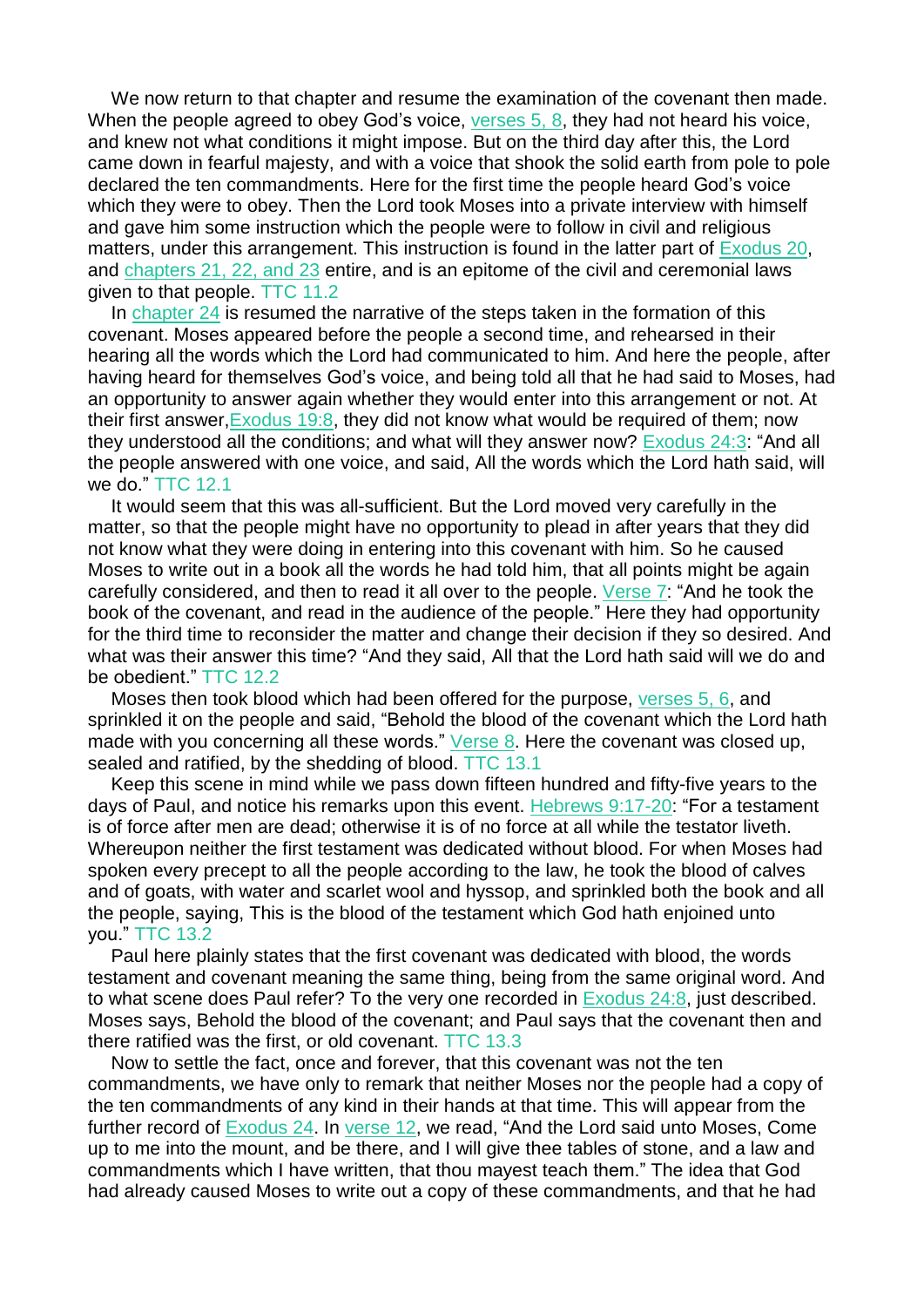begun to teach them by having spoken them and read them in the ears of the people, [verses](https://m.egwwritings.org/en/book/1965.4439#4439) 3 and 4, is utterly inconsistent with this statement, that God was about to put into his hands a law containing commandments that *he* had written, in order that Moses might teach them. But before Moses was called up to receive this law of ten commandments which God had written, the first covenant had been made, closed up, finished, and ratified by the shedding of blood. TTC 13.4

These facts throw a fortification around this point which it is not possible either to break or scale. The first covenant was dedicated with blood. But when that dedication took place, the ten commandments, in visible form, had not been put into the possession of the people; they had no copy of them; hence they were not dedicated with blood. Therefore, the ten commandments were not the old covenant. TTC 14.1

Another line of thought showing just as clearly that the ten commandments were not the first, or old, covenant, is based on  $D$ euteronomy  $5:2, 3$ , a passage to which our opponents appeal with such seeming assurance: "The Lord our God made a covenant with us in Horeb. The Lord made not this covenant with our fathers, but with us, even us, who are all of us here alive this day." Having assumed that the ten commandments were the old covenant, these verses are appealed to, to show that these commandments were here for the first time introduced, and hence came to an end with that dispensation.. But the quotation is fatal to the assumption; for the ten commandments did exist before this time; hence they were not the covenant at that time made. TTC 14.2

The book of Genesis, though so brief in its record that its fifty short chapters cover a period of over 2300 years, nevertheless abounds with indications that the principles of the ten commandments were well understood and acted upon, even from the creation down. Why was Cain condemned for killing his brother, if the law against murder did not exist? "Where no law is, there is no transgression;" and, "sin is not imputed when there is no law." By what standard was it shown that Noah and hid house alone were righteous, while all the rest of mankind were only evil and that continually, if there was no law for a standard in such matters? To be righteous is to be living in conformity with a standard of righteousness, or right doing. "By the law is the knowledge of sin." On what ground were the inhabitants of the wicked cities of the plain given over to the vengeance of eternal fire on account of their vileness, if there was no law against unchastity? There was such a law; and Peter makes a statement which shows that it was as well understood then as now. He says that those cities were made an ensample unto all that should after live ungodly. This covers all time from that day to this, and onward to the end. And the ungodly of to-day may look back to Sodom, and learn how God will deal with them unless they repent. Are there moral principles binding on them now? So there were then, if their case is an example. Do men understand these laws now? So they did then. Is it an acknowledged principle now that a man cannot justly be punished who does not know, or has not had an opportunity to know, the law? So it was then. We have heard of tyrants who posted their laws so high that no one could read them, and then struck off the head of every transgressor; but God does not so deal with his creatures. No; the law of God was in existence and understood in ancient Sodom, as well as in the numberless Sodoms of to-day. TTC 15.1

But some may be ready to suppose that even if the principles of the other commandments were known, surely the Sabbath was neither known nor regarded before the time of Moses. We answer that if it can be shown that any other commandment was known, tenfold more proof can be given that the Sabbath was known, and a commandment given for its observance. In proof of this it is only necessary to refer to the record of [Genesis](https://m.egwwritings.org/en/book/1965.70#70) 2:2, 3, which records the origin of the Sabbatic institution in Eden. God rested on the seventh day. He then blessed the day; not the day past, but the day for time to come. Then he sanctified it. Sanctify means to set apart to a sacred or religious use. This could not refer to past time, but to the seventh day for time to come. And it was to be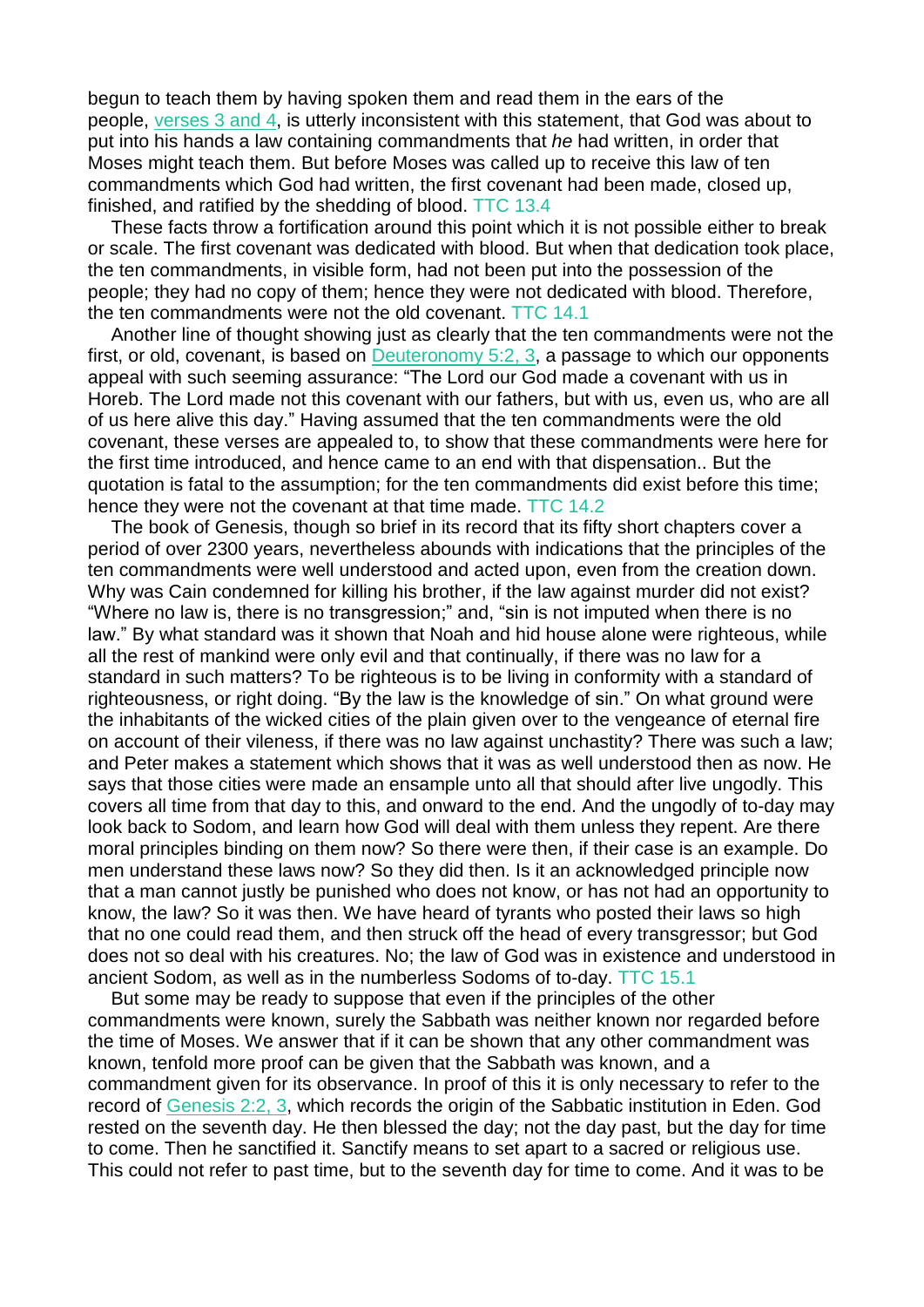used in this sacred or religious manner, not by the Lord; for he does not need it; but by man, for whom, says Christ, the Sabbath was made. [Mark](https://m.egwwritings.org/en/book/1965.49577#49577) 2:27. TTC 16.1

How, then, we ask, could the Sabbath be thus sanctified for man's use, or be set apart to be used in a holy or sacred manner by him? Only by telling man to use it in this manner. But just as soon as the Lord had told Adam to use the Sabbath in a sacred or religious manner, he *had given him a command for its observance*. The record in Genesis is therefore plain that a Sabbath commandment was given in Eden. And we should do no violence to the text if we should read it, And God blessed the seventh-day, and commanded Adam to sacredly observe it. But a command given to Adam under these circumstances, was a command through him to all his posterity of every age and clime. TTC 16.2

No more need be said to show to all who respect the testimony of God's word, that the ten commandments were known through all the ages before the time of Moses, and that men were held under obligation to obey them. Therefore, these commandments were not the covenant made with Israel at Horeb, which covenant had no existence previous to that time. TTC 17.1

Perhaps all has now been said that need be said in this connection, respecting the old covenant. Every essential fact concerning it is clearly defined, and can easily be found. We have seen plainly brought to view the parties between whom this covenant was made, the time when it was made, what it contained, and the steps taken in its ratification. It was made between God and Israel, when that people came out of Egypt; it was the special arrangement between God and that people, whereby they became his peculiar treasure; the matter embraced in it was that privately communicated by the Lord to Moses, and by him written out in a book, called the book of the covenant; and it was dedicated with blood. TTC 17.2

The ten commandments were not, therefore, the old covenant, because (1.) They were in existence, and were just as much binding on men before as after the exode. (2.) They were never dedicated with blood. (3.) They were set forth by the Lord himself as antedating his covenant with Israel, being the primary and essential basis of the arrangement then entered into with them. TTC 17.3

We now turn to the subject of the new covenant, and shall pursue our inquiry under this head in the following channels: When was the new covenant announced? Why was it necessary that a new covenant should be made? By whom was it made? When was it made? With whom was it made? And what are its conditions and provisions? TTC 18.1

The new covenant was announced by Jeremiah six hundred and six years before Christ, in the following language: TTC 18.2

"Behold, the days come, saith the Lord, that I will make a new covenant with the house of Israel and with the house of Judah; not according to the covenant that I made with their fathers in the day that I took them by the hand to bring them out of the land of Egypt; which my covenant they brake, although I was an husband unto them, saith the Lord. But this shall be the covenant that I will make with the house of Israel: After those days, saith the Lord, I will put my law in their inward parts, and write it in their hearts, and will be their God and they shall be my people. And they shall teach no more every man his neighbor, and every man his brother, saying, Know the Lord; for they shall all know me from the least of them unto the greatest of them, said the Lord; for I will forgive their iniquity, and I will remember their sin no more." Jeremiah [31:31-34.](https://m.egwwritings.org/en/book/1965.40247#40247) TTC 18.3

This language is explicit in answering nearly all the inquiries raised respecting the new covenant. Over six hundred years before Christ, it was announced that such a covenant would be made. And the reason for this covenant is announced; namely, because they had already virtually annulled the first arrangement, by breaking God's covenant. TTC 18.4

Paul states this a little more fully in his letter to the Hebrews. He says, "For if that first covenant had been faultless, then should no place have been sought for the second. For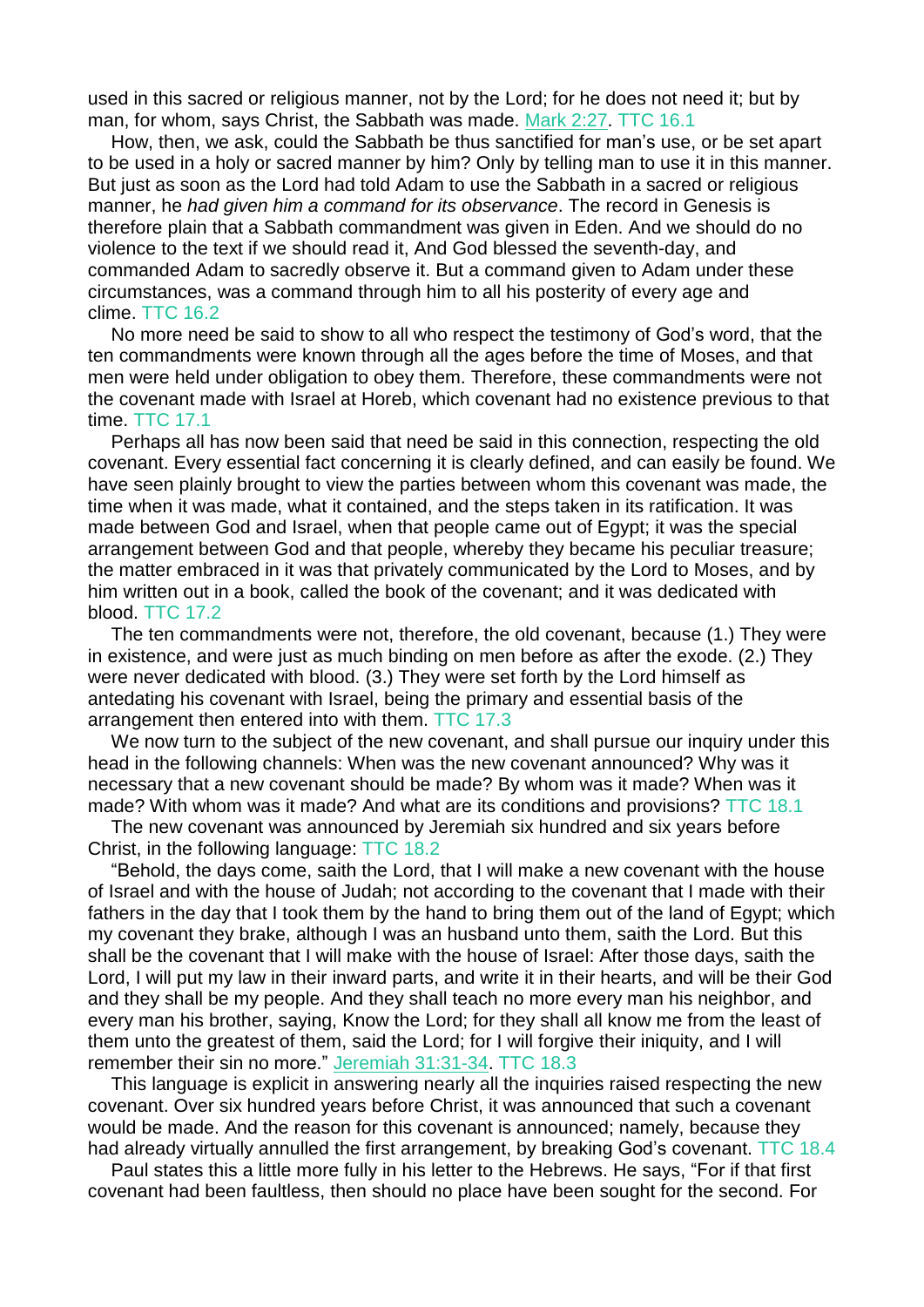finding fault with them, he saith, Behold the days come saith the Lord, when I will make a new covenant with the house of Israel and with the house of Judah." This covenant is declared to be faulty, not that there was anything wrong about it, in itself considered; but it was imperfect, simply because its provisions were not ample enough, as we shall presently see, to meet the emergency which arose under it. And this is more than intimated in the next sentence: "For finding fault with *them*." The fault, then, in reality, was with the people; and the fault with them was that they had broken God's covenant, the ten commandments, and thus violated the conditions of the covenant made. Violating a law does not abolish the law, but it does break up or nullify any arrangement which is suspended upon the keeping of the law. Such was the effect of Israel's transgression of the law. It did not abolish the law, but it did virtually abolish the old covenant, by releasing God from all obligations he had placed himself under on condition of their obedience. TTC 19.1

Well, suppose the people did break the ten commandments, was there not a remedy provided for such cases? They, by their transgressions against God, became sinners; but was there not provision for the removal of sin, so that they could come back into the same relation to God, as if they had not sinned? Here was the difficulty. To be sure, they had their services, their rounds of ceremonies, and their offerings. There was plenty of blood provided; but it was only the blood of beasts. Paul gives us a true view of the situation when he says that "without the shedding of blood there is no remission," [Hebrews](https://m.egwwritings.org/en/book/1965.61457#61457) 9:22, and yet that it was "not possible that the blood of bulls and of goats should take away sins. Not all the millions of offerings that were brought during the fifteen hundred years of that dispensation, nor all the rivers of blood that flowed around their consecrated altars, had removed a single sin; and unless something more effectual should be provided, all was lost. TTC 19.2

The new covenant undertakes to supply this deficiency, by providing a sacrifice which can take away sin; for the grand result of it, as expressed by Paul, is, that their unrighteousness would find mercy at the hands of God, and their sins and iniquities would be remembered no more. TTC 20.1

Prophecy, after announcing the fact that a new covenant would be made, again takes up the matter, and brings to view the minister, and the sacrifice. The prophet Daniel, speaking of the Messiah, says, "And he shall confirm the covenant with many for one week." There can be no question that this refers to the new covenant., Sixty-nine of the seventy weeks of [Daniel](https://m.egwwritings.org/en/book/1965.44867#44867) 9, were to extend to the manifestation of the Messiah. The last one of the seventy weeks was allotted to the work of the Messiah and his apostles of Daniel's people. Our Lord carried on the work in person for the first half of that week. In the midst of the week he caused the sacrifice and oblation (of the Jewish service) to cease, by the offering up of himself, thus providing the new covenant sacrifice. The apostles then took up the work and carried it out the remaining half of the week. [Hebrews](https://m.egwwritings.org/en/book/1965.61156#61156) 2:3. TTC 20.2

We now have before us the minister of the new covenant, our Lord Jesus Christ, and the sacrifice provided, his own blood, and the author of the new covenant, God, who made the first covenant of which Moses was minister. TTC 20.3

We now inquire, With whom was the new covenant made? Was it made with the Gentiles? Here is an important point on which a great deal of misapprehension seems to exist. The idea generally conveyed on this question is, that God at first made a covenant with Israel, but they finally proved to be such a hard-hearted, stiff-necked and reprobate race, that God determined to cast them off, and select a better class of people with whom to enter into relation; so he cast off the Jews, and made a covenant with the Gentiles. And this is probably why we so often hear the expression, "Show us where a Gentile is ever commanded to keep the Sabbath," etc. TTC 21.1

What a short-sighted view does this betray! A more mistaken idea was never entertained. God never made, and never proposed to make, a covenant with the Gentiles.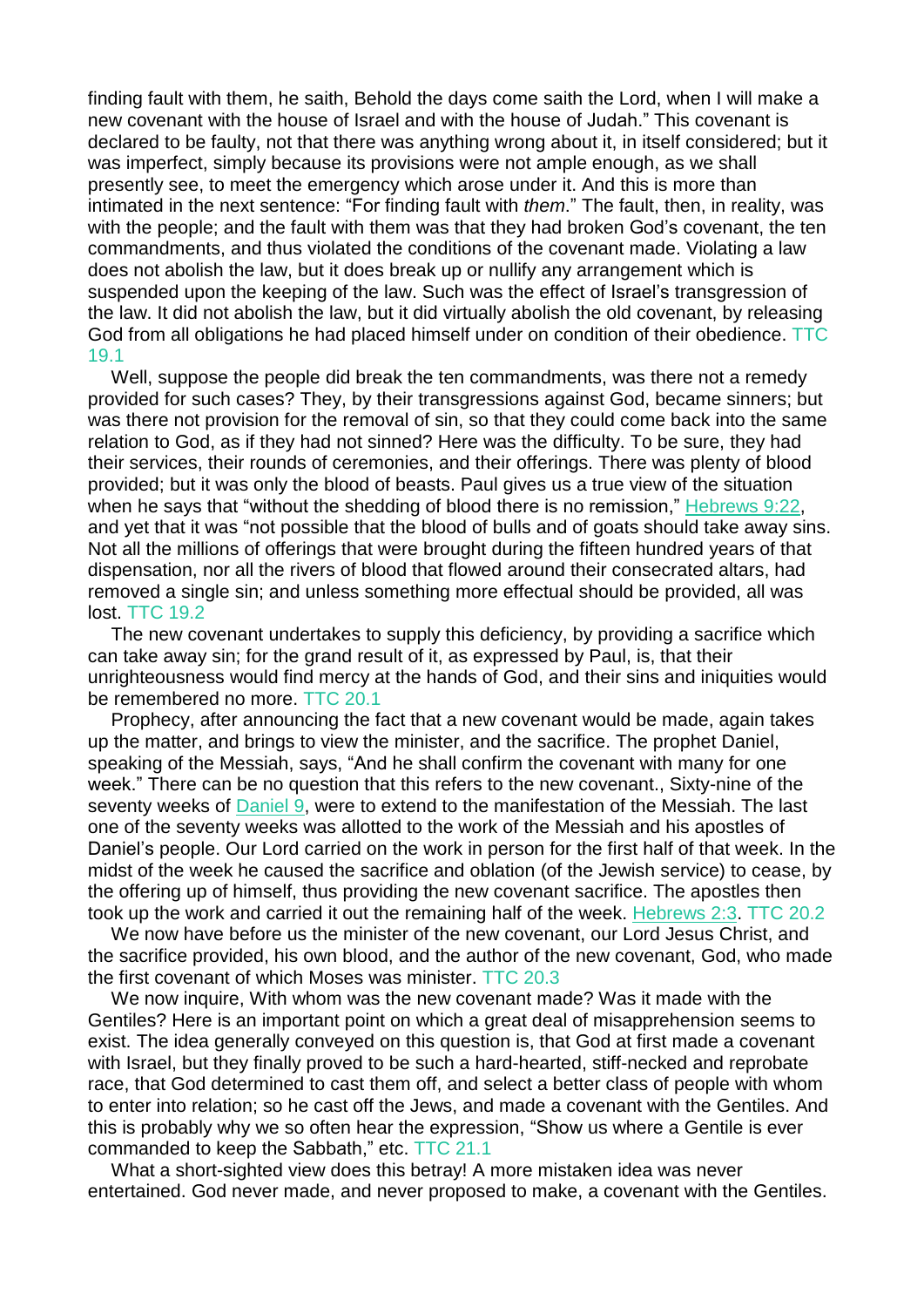He has nothing whatever to do with the Gentiles, further than to hold them amenable to his government, and to open the way of mercy before them. So long as a man is a Gentile, he is in a Godless, hopeless state. And such is the state of every unconverted man. His condition must be changed before God can take him into favor with himself. TTC 21.2

In the prophecy as originally given, and as quoted by Paul, it is plainly stated with whom the Lord would make the new covenant: "Behold the days come, saith the Lord, that I will make a new covenant," not with the Gentiles, but "with the house of Israel, and with the house of Judah." The new covenant, therefore, is made with the very same people with whom the old was made. TTC 21.3

Paul elsewhere mentions this fact in a number of places. In [Romans](https://m.egwwritings.org/en/book/1965.57419#57419) 9:3-5, he says, "For I could wish that myself were accursed from Christ for my brethren, my kinsmen according to the flesh." There is no question but Paul is here speaking of the literal seed of Abraham. He continues: "Who are Israelites; to whom pertaineth the adoption, and the glory, and the covenants, and the giving of the law, and the service of God, and the promises; whose are the fathers, and of whom, as concerning the flesh, Christ came, who is over all, God blessed forever." TTC 21.4

These are the very important and lofty distinctions conferred upon that people. Let us for a moment consider them. To them pertained "the adoption." God adopted Abraham as his friend, and his posterity as his children, because when all others had apostatized from him, Abraham alone was found faithful; and of him God bore testimony that he had obeyed his voice kept his charge, his commandments, his statutes, and his laws. [Genesis](https://m.egwwritings.org/en/book/1965.1424#1424) 26:5. So that people were set apart to be the depositaries of God's law, and preserve the worship and the knowledge of the true God in the earth. TTC 22.1

And to them pertained "the glory;" that is, the manifestation of God's glory among men. This was exhibited at the giving of the law, when Moses was obliged to put a vail over his face to hide the glory of his countenance; and after that in the visible appearance of God's glory in connection more especially with the ark and mercy-seat. TTC 22.2

And to them pertained "the covenants," plural, both of them, the old and the new. He does not say that to them pertained "the covenant" referring to the old, while the new pertained to some other people; but both were theirs. "And the giving of the law." Then the law was distinct from the covenants. "And the service of God, and the promises." All the promises came through the same channel. No promise is made to any one who is not in some sense a member of the Israel of God. TTC 22.3

And, finally, our Lord himself, as concerning the flesh, came from that people. Many seem to think that all they need to say about the Sabbath is that it is Jewish; and they look upon anything to which they think they can apply this term with apparent if not real abhorrence. But in what condition should we find ourselves to-day, had not the Jews acted the part they have acted in our world's history? They received the lively oracles to commit unto us. By them truth was kept alive in the world. They were for long ages the only conservators of the knowledge of the true God, and of revealed religion in the earth. And our Lord said that salvation is "of the Jews." TTC 23.1

Those things did not become Jewish by being for a time in the charge of that people. The law did not become Jewish, because they alone were found worthy for a long period to be its depositaries; nor was our Lord merely a Jewish Saviour, because, as pertaining to the flesh, he sprang from that people. TTC 23.2

Let us not despise the Jews, but honor them for the high distinction they once enjoyed, pity them that through blindness they rejected the blessings of the gospel, and pray for them, that they may yet, some of them, come to the light and be re-united to the good olive tree. TTC 23.3

Away with this cry of Jewish; for the new covenant itself was made with Israel and Judah. How, then, do the Gentiles come in to share in its blessings? Paul explains in [Ephesians](https://m.egwwritings.org/en/book/1965.59635#59635) 2:13-15. After speaking of the Gentiles as aliens from the commonwealth of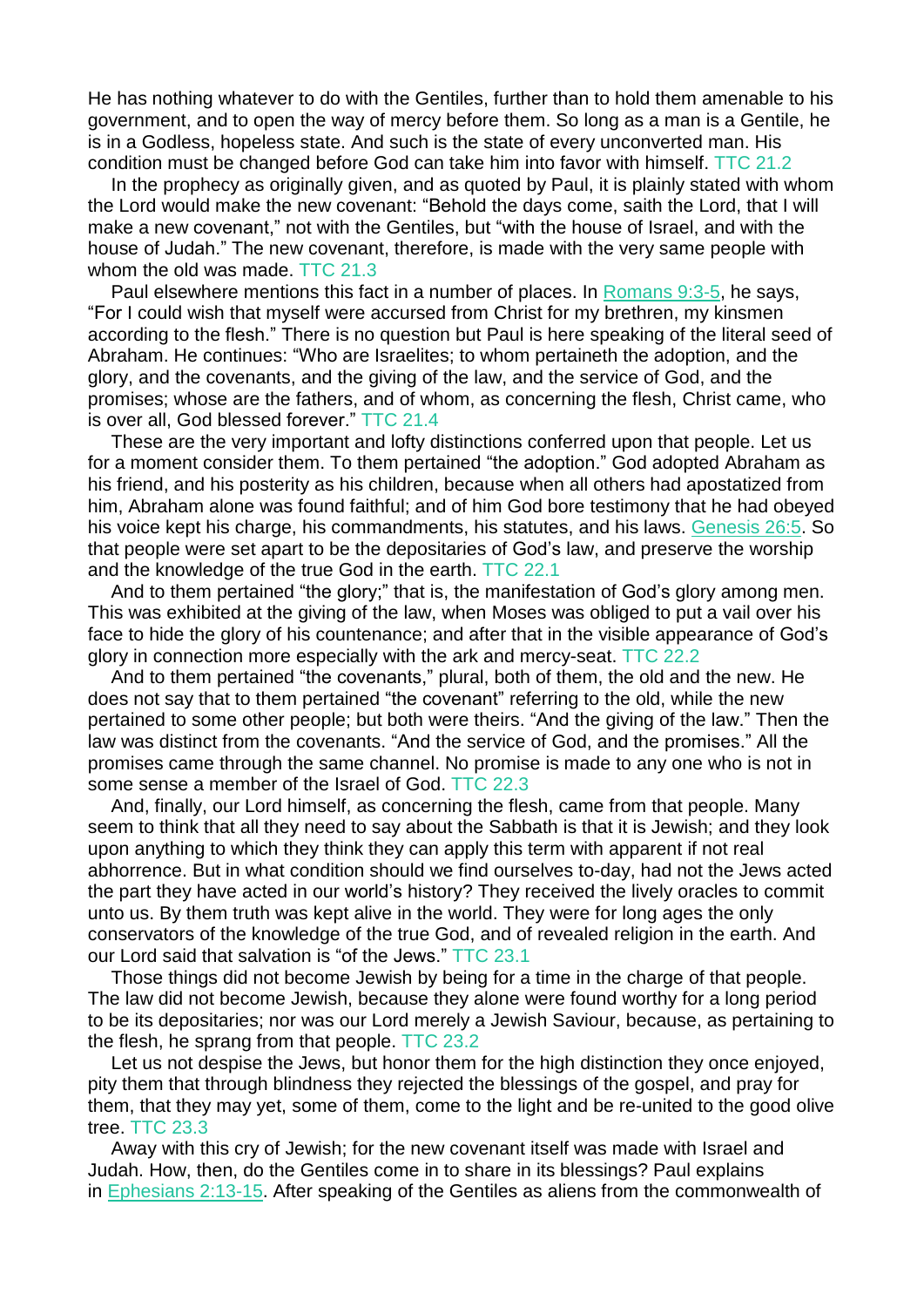Israel and strangers from the covenants of Promise, he says, "But now in Christ Jesus ye who sometimes were far off are made nigh by the blood of Christ. For he is our peace, who hath made both one, and hath broken down the middle wall of partition between us, having abolished in his flesh the enmity, even the law of commandments contained in ordinances, for to make in himself of twain one new man, so making peace." In [verse](https://m.egwwritings.org/en/book/1965.59647#59647) [19](https://m.egwwritings.org/en/book/1965.59647#59647) he adds, "Now therefore ye are no more strangers and foreigners, but fellow-citizens with the saints, and of the household of God." TTC 23.4

Thus plainly is it stated that through Christ the Gentiles are brought into such a relation to God that they are no longer strangers from the covenants of promise. The middle wall of partition between the Jews and themselves was broken down by what Christ abolished on the cross. TTC 24.1

We have already noticed that it was the old covenant that was abolished, and nothing but the old covenant. Now if that covenant was the ten commandments, the text should read, "Having abolished in his flesh the enmity even the ten commandments." But it does not read thus. It does not even intimate a change of those commandments. It reads, "Having abolished in his flesh the enmity, even the law of commandments contained in ordinances;" and no one who can lay claim to any respectable degree of common sense, will for a moment contend that there was anything in the ten commandments pertaining to ordinances, or that could come under the head of what is here said to have been abolished. TTC 24.2

These ordinances point unmistakably to the services and ceremonies of the Jewish worship, which constituted the body and substance of the old covenant. These peculiarities of the Jewish worship, their circumcision, priesthood, and offerings, for a time hedged in that people, as by an impassable wall of separation, from all other nations. This was the middle wall of partition which kept them separate. And this being broken down, what is the result? TTC 24.3

Here a most ludicrous and ridiculous blunder is made by some opponents of the Sabbath, even those who claim to be ministers of the word. They assert that the wall of partition was broken down in order that the Jews might come out where the Gentiles were, and partake of their liberty and blessings, the privileges of the gospel, and the first-day Sabbath. TTC 25.1

This is just exactly the opposite of the truth. The Gentiles had no blessings to offer. We have already seen from Paul's testimony that they are without God, without Christ, and without hope, and have no interest in the covenants. The gospel was not theirs, but was preached to Abraham, to Moses, and the Hebrews, all through their history; and all its blessings were included in the new covenant, which, like the old, was made with that people. [Galatians](https://m.egwwritings.org/en/book/1965.59365#59365) 3:8; [Hebrews](https://m.egwwritings.org/en/book/1965.61230#61230) 4:2. TTC 25.2

No! the middle wall of partition was broken down that the Gentiles might go in where the Jews were, and be partakers of the blessings and promises which they had in their possession. Through Christ they enter in. He hath made both one so far as they will accept of his work and his offering. The Gentiles who thus come in, are then no longer Gentiles, but members of the commonwealth of Israel; no longer far off, but made nigh by the blood of Christ; no longer strangers, but fellow-citizens with the saints. TTC 25.3

The Gentiles are then reckoned as Israel in a certain sense, Paul, elsewhere very clearly shows. [Romans](https://m.egwwritings.org/en/book/1965.57427#57427) 9:7" "Neither because they are the seed of Abraham, are they all children; but in Isaac shall thy seed be called. That is, they which are the children of the flesh, these are not the children of God; but the children of the promise are counted for the seed." TTC 25.4

In harmony with this, he testifies to the Galatians: "And if ye be Christ's, then are ye Abraham's seed, and heirs according to the promise." [Galatians](https://m.egwwritings.org/en/book/1965.59407#59407) 3:29. All who are Christ's then, are the children of Abraham, not literally but spiritually, and are accounted for the seed. So we hear him saying to the Romans in language still more pointed: "For he is not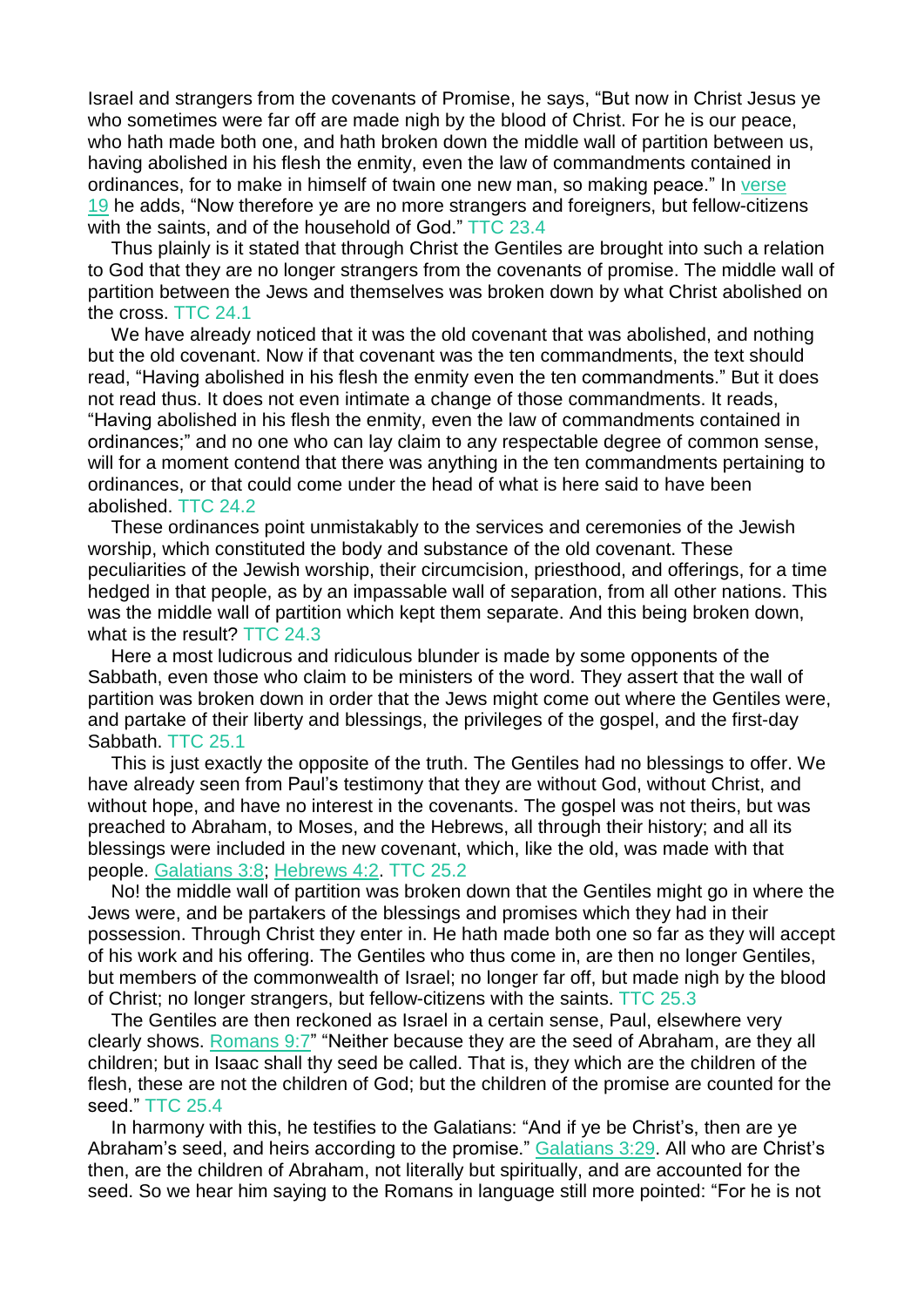a Jew which is one outwardly; neither is that circumcision which is outward in the flesh; but he is a Jew which is one inwardly, and circumcision is that of the heart, in the spirit, and not in the letter, whose praise is not of men but of God." The inward work of grace, then, in the heart, under the gospel, constitutes one a Jew in reality, and an Israelite indeed. TTC 25.5

Nothing need be added to such plain statements of the apostle, yet he uses a figure in [Romans](https://m.egwwritings.org/en/book/1965.57525#57525) 11, which beautifully illustrates this point, and is entitled to a passing notice. He there represents the Jewish people, while they were the children of God, by a tame olive tree, and the Gentiles by a wild olive tree. The branches of the tame olive tree were broken off, and grafts from the wild olive tree, the Gentiles, were inserted in their places. Did this change the tree and make a Gentile tree of it? No; it was the same tree; but now the Gentiles are brought in to be a part of it, and thus partake of its root and fatness, the blessings of the new covenant, the promises of God through Abraham and his seed. TTC 26.1

Having now seen with whom the new covenant is made, namely, with Israel and Judah, and how the Gentiles come in to share in its blessing, namely, by joining themselves to the commonwealth of Israel through Christ, thus becoming Abraham's seed, we now inquire, TTC 26.2

When was the new covenant made? In Matthew [26:26-30,](https://m.egwwritings.org/en/book/1965.49158#49158) we have an account of the institution of the Lord's supper. After he had broken the bread, "he took the cup and gave thanks and gave it to them saying, Drink ye all of it; for this is my blood of the new testament, which is shed for many for the remission of sins." The blood of Christ is the blood of the new covenant, the word testament, as already noticed, being the same as covenant. The disciples present on this occasion were Jews, and there, as representatives of the whole Christian church, they entered into the new covenant with the Lord. God had now set forth Christ as the Saviour of the world, virtually proposing to all that if they would receive him and his offering, on the conditions which he, in his divine teaching for three years and a half, had set before them, they should receive the remission of their sins, as it was for this purpose that his blood was shed. And they by partaking of those emblems, accepted the arrangement. TTC 26.3

The next day Christ's blood was actually shed upon the cross, and there the new covenant was ratified and sealed. Paul says, "For a testament is of force after men are dead; otherwise it is of no strength at all while the testator liveth." From that moment the new covenant was in force. And right in connection with this fact we call attention to what Paul says concerning the ratification of a covenant: "Brethren, I speak after the manner of men: Though it be but a man's covenant, yet if it be confirmed, no man disannulleth or addeth thereto." [Galatians](https://m.egwwritings.org/en/book/1965.59379#59379) 3:15. TTC 27.1

When a covenant is once confirmed no change can be made in it, not an item can be added, and not an item can be taken from it. And if this is true of a covenant made by man, how much more of one made by the Lord! After the new covenant was ratified, therefore, upon the cross, no addition whatever could be made to it, and nothing taken from it. TTC 27.2

Now we ask where Sunday-keeping comes in. Where was that incorporated into the new covenant as one of its provisions and duties? We have never yet heard the claim put forth that it originated the other side of the cross. It is always placed this side. Then it is too late. It could not be added after the covenant was confirmed by the blood of the cross, on Paul's showing. Even if its origin could be traced back to the days of the apostles, it would avail nothing. We deny that it can be traced to that early date. It is lost in the theological bosh and bogs of the days of Constantine. But if it could be traced beyond that, to the days of the earlier fathers, to the days of the apostles, to the day of Pentecost, even to the day of the resurrection, still "Too late!" must be branded upon its brazen brow, and we must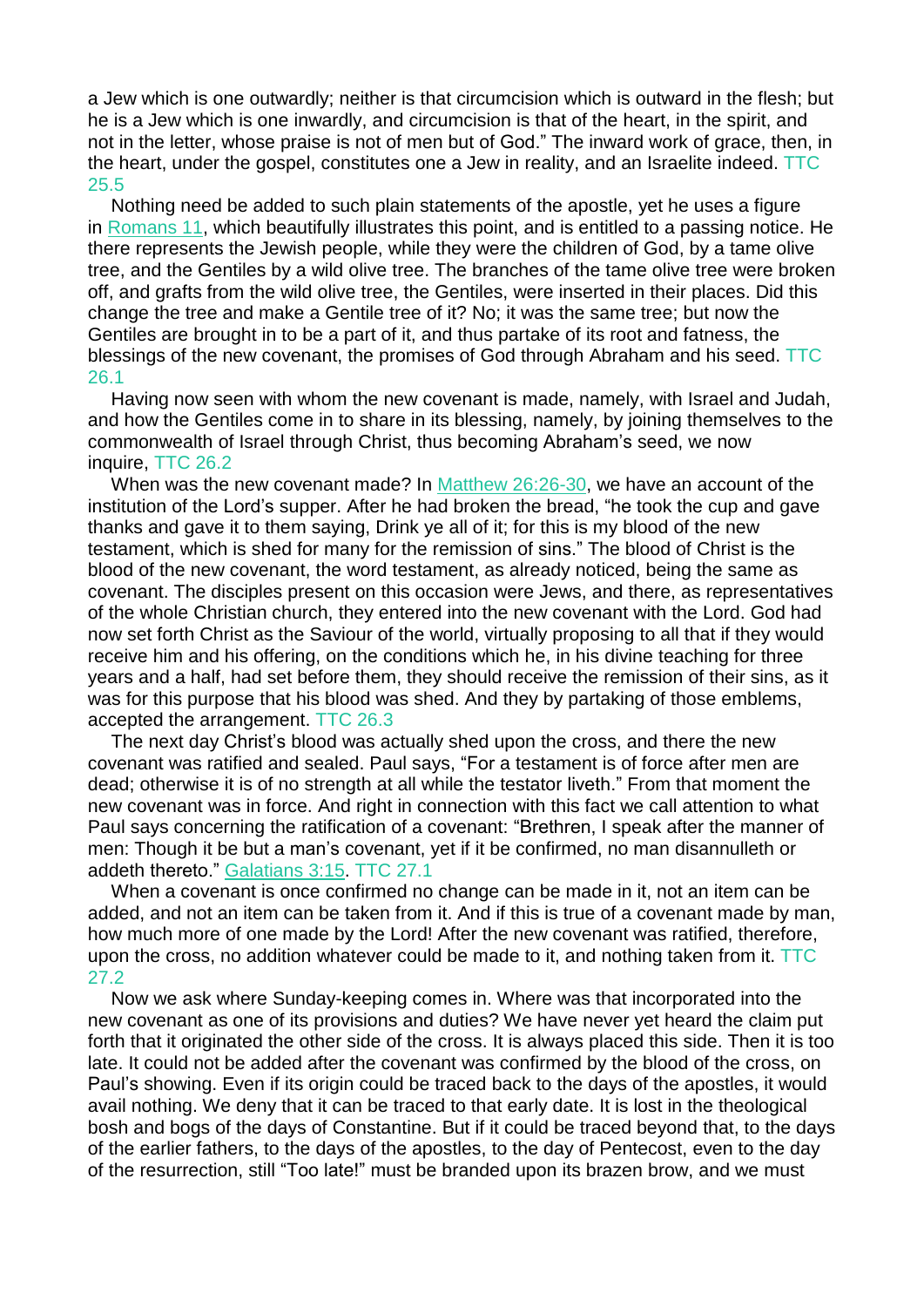regard it as an interloper, an intruder, a fraud, and a deception. It has no place in the new covenant, and we are under no obligation thereto. TTC 28.1

But what of the Sabbath? We answer, The Minister of the new covenant was careful to affirm its perpetuity and consequent binding obligation in this dispensation, by affirming in the most positive manner, the perpetuity and immutability of that law of which it is an integral part; that law which is the standard or righteousness, and from which not a jot or tittle was to pass while the heavens and the earth should remain. [Matthew](https://m.egwwritings.org/en/book/1965.47479#47479) 5:17-20. TTC 28.2

And the prophecy of the new covenant, itself, has something very emphatic to say about the law. Under this covenant says God, "I will put my law in their inward parts, and write it in their hearts." As Paul quotes it, it reads, "I will put my laws into their mind, and write them in their hearts." To what law does this prophecy refer? To that which was the law of God in the days of Jeremiah, which no one will dispute was the ten commandments. If it does not mean this, then it should have read, I will put a *new* law into their minds, and write it in their hearts. TTC 28.3

And if, as our opponents contend, the law of the commandments was the old covenant to be abolished, the prophecy of the change should have read, This shall be the covenant that I will make with the house of Israel: I will abolish my law, and take it out of their way. Or if the law was not to be abolished, but only changed, that fact should have been noted in some such language as this: This shall be the covenant that I will make with the house of Israel: I will change my law, and adapt it to the genius of the gospel dispensation. TTC 29.1

But it says nothing of this kind, as the reader has sufficiently noticed. It says, I will put my law into their inward parts, and write it in their hearts. I will incorporate it into their very being; I will take away the carnal mind which is not subject to the law of God, so that it will be their delight to keep it in sincerity and truth. TTC 29.2

And this is further indicated in the fact that when the Minister of the new covenant came to take away the first and establish the second, he said, "I delight to do thy will, O my God; yea, *thy law is within my heart*". [Psalm](https://m.egwwritings.org/en/book/1965.29606#29606) 40:8; [Hebrews](https://m.egwwritings.org/en/book/1965.61480#61480) 10:5-9. And as he was, in all holy affections and loyalty to God, so must all his followers be. TTC 29.3

But if we take the ground of our opponents, what is the difference between the old and new covenants? The old covenant being the ten commandments which people were then to obey, the new covenant is the code of requirements in force under this dispensation. And what are these? The same exactly as the original ten with the Sabbath left out! The old covenant was therefore imperfect and faulty because the Lord had inadvertently put a Sabbath into it; so he undertakes to make a better one by giving the same law over again, leaving the Sabbath out. But as soon as this is done, lo! it is found that the Sabbath cannot be dispensed with; for even man's physical necessities imperatively demand it. Mentally, morally and physically, society would plunge into complete anarchy and ruin, were it not for this beneficent institution. TTC 29.4

Now what shall be done? Under these circumstances men step in to remedy this defect which the Lord has made in the new covenant; and the apostles, or somebody else, give to the church a new Sabbath. Then having a Sabbath inserted, is not the new covenant identically the same as the old? Oh! no; for another day is taken which, as a Sabbath, has no foundation in fact, and no earthly significance whatever, and the Sabbath is put upon that day, and then it is all right! So the old covenant was one with a seventh-day Sabbath, and the new is one with a first-day Sabbath. The trouble, then, was not with the Sabbath in itself considered, but only with the day on which it was kept. And the only trouble with the day, we must conclude, was, that it was the day on which God rested in the beginning; for that alone gave it all its significance. TTC 30.1

This is a fair statement of the case; but does it look like the work of the Lord? Does it not look like the short-sighted and blundering work of men, or rather like the work of the